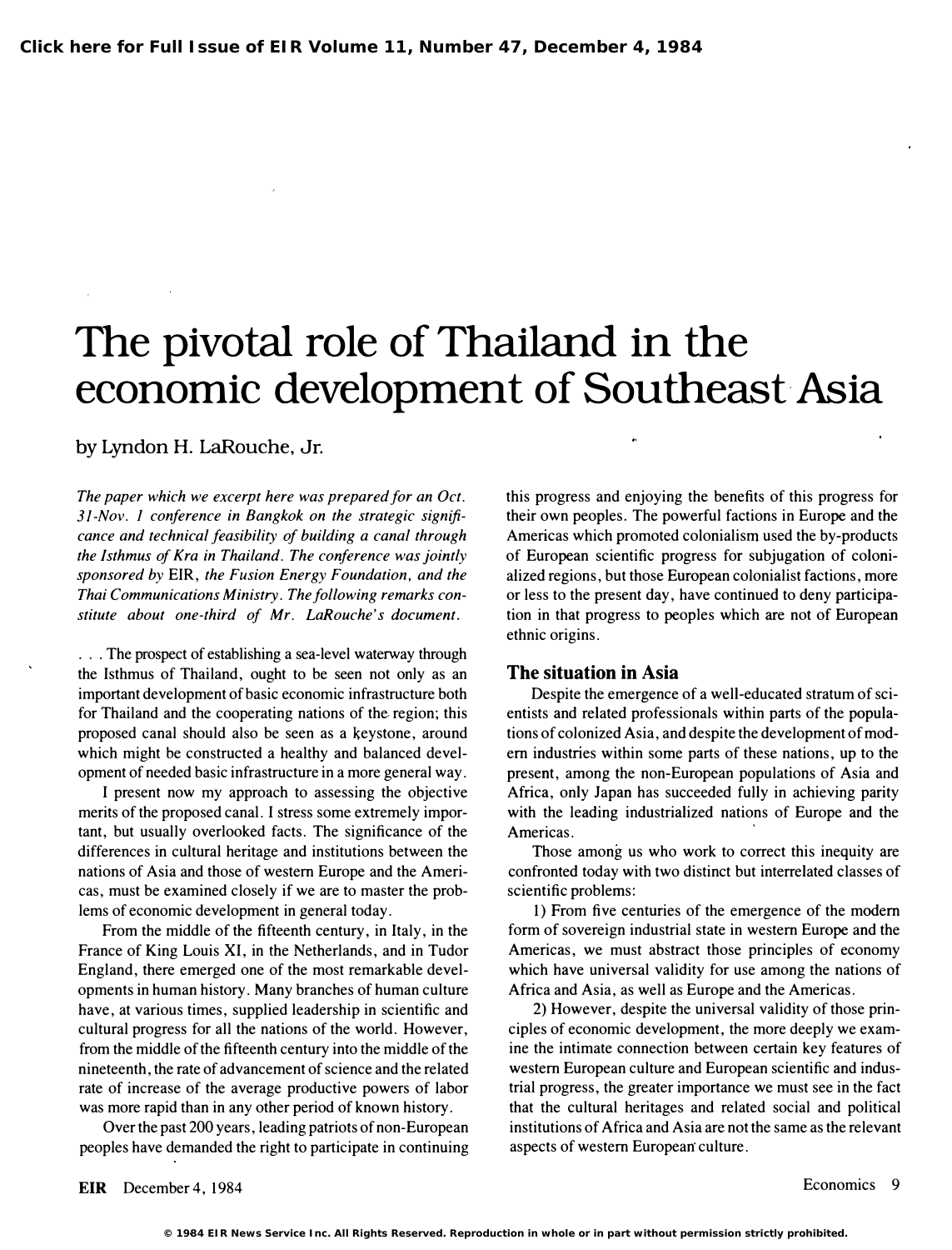On the one side, science and technology are governed by the laws of the universe, which are the same everywhere for all peoples. Unfortunately, even some among the most accomplished contemporary physicists today know almost nothing of the internal history of European scientific development over the period from the fifteenth through the middle of the nineteenth centuries. Although some aspects of the work of such figures as Gottfried Leibniz, Karl Gauss, and Bernhard Riemann are recognized by all competent professionals as indispensable to modem physics, the approach to scientific discovery employed by these leading figures of earlier periods has been made almost unknown to all but a tiny minority of specialists living in Europe and the Americas today. In other words, twentieth-century European scientists and other policy influencers lack, with rare exceptions, any understanding of those principles which made possible the scientific and technological progress of the preceding centuries. Yet, it is precisely those forgotten principles of fundamental scientific progress which are more or less indispensable for the success of economic development today.

I shall not go into the details of this important subject today, but it is important to indicate that this area of study must be included in the formulating of development policies today.

Today, I stress the point that there are distinctions between western European and Asian cultures to the effect that it may not be practicable or desirable that African and Asian nations simply attempt to imitate the experience of western Europe and the Americas among the peoples of Africa and Asia. I had my first glimpse of the importance of this assymmetry of science and culture during my military service in India and Burma during the last World War, and, especially during the recent 10 years, as I have been engaged increasingly in promoting the cause of development in Africa and Asia, the practical importance of this historical assymmetry in the history of various cultures has become increasingly obvious to me.

## Blindness in the United States

Among the most important faults I recognize among some influential and well-meaning circles in the United States, for example, is that most of them are blindly insensitive to the reality of African and Asian cultures. Part of the problem here is that my country has been the victim of an acquired habit of insularity in its way of looking at the larger world around the United States. My countrymen tend to view other nations through the eyes of tourists, rather than attempting to understand that the peoples of somewhat different cultural histories view their nation's vital interests not quite as the average American might do. Among the important benefits which I hope might be gained from international conferences such as this present one, is the beginning of a new quality of dialogue, through which policy-shapers in my own country would come to appreciate the cultural environment confronting the leading forces of the nations of Africa and Asia. My remarks here today are intended to help representatives from Asian nations discover a fresh view of the inside of western European and American achievements of the past. I also hope that what I say here on the subject of the relationship between science and culture in development will be overheard in Washington, D.C.

It is not unfair to report that most university graduates today admire very much the personal professional status which they have acquired through their studies; they admire this so much, that they see very little else. Not only are most of the professionals educated after World War I uninformed of the scientific method by which most of Europe's own technological progress was made possible; partly for this reason, most among them overlook the most important of the facts about scientific and technological progress. For example: They overlook the significance of the fact that the laws of the universe were already fully in existence and operated quite efficiently long before any man discovered those laws:

They overlook the first question of scientific progress: "What preconditions must exist before an individual can actually discover a law of the universe?"

They overlook the second question of scientific progress: "Once some individuals have discovered a law of the universe, what preconditions must exist before society generally will be able to assimilate those discoveries as improved technology, and what preconditions must exist before a population generally will develop the desire to assimilate such improved technology?"

These two questions are the first to confront us whenever we attempt to introduce technological changes in methods of production and distribution to a rural population which has adopted a deep and powerful cultural commitment to what we may describe as "a traditional mode of production." The study of these two questions is indispensable for understanding the reasons the fifteenth-century Golden Renaissance in Europe unleashed the spectacular advances in both science and productive powers of labor to which we referred earlier.

## The scientific renaissance

Modem European scientific progress was set into motion by the elaboration of the principles of scientific hypothesis provided by Cardinal Nicolaus of Cusa during the middle of the fifteenth century. The explosion of scientific progress unleashed by Cusa's definitions of scientific method would not have been possible but for a major shift within European culture by Cusa and his leading predecessors of the fourteenth and fifteenth centuries. Although Cusa laid down the principles of scientific hypothesis which made possible the work of such figures as Leonardo da Vinci, Johannes Kepler, and Gottfried Leibniz, Cusa's discoveries would not have led to such results, if the culture of Europe had not been given increasing cultural fertility for such kinds of development.

The development of this cultural fertility has a long his-